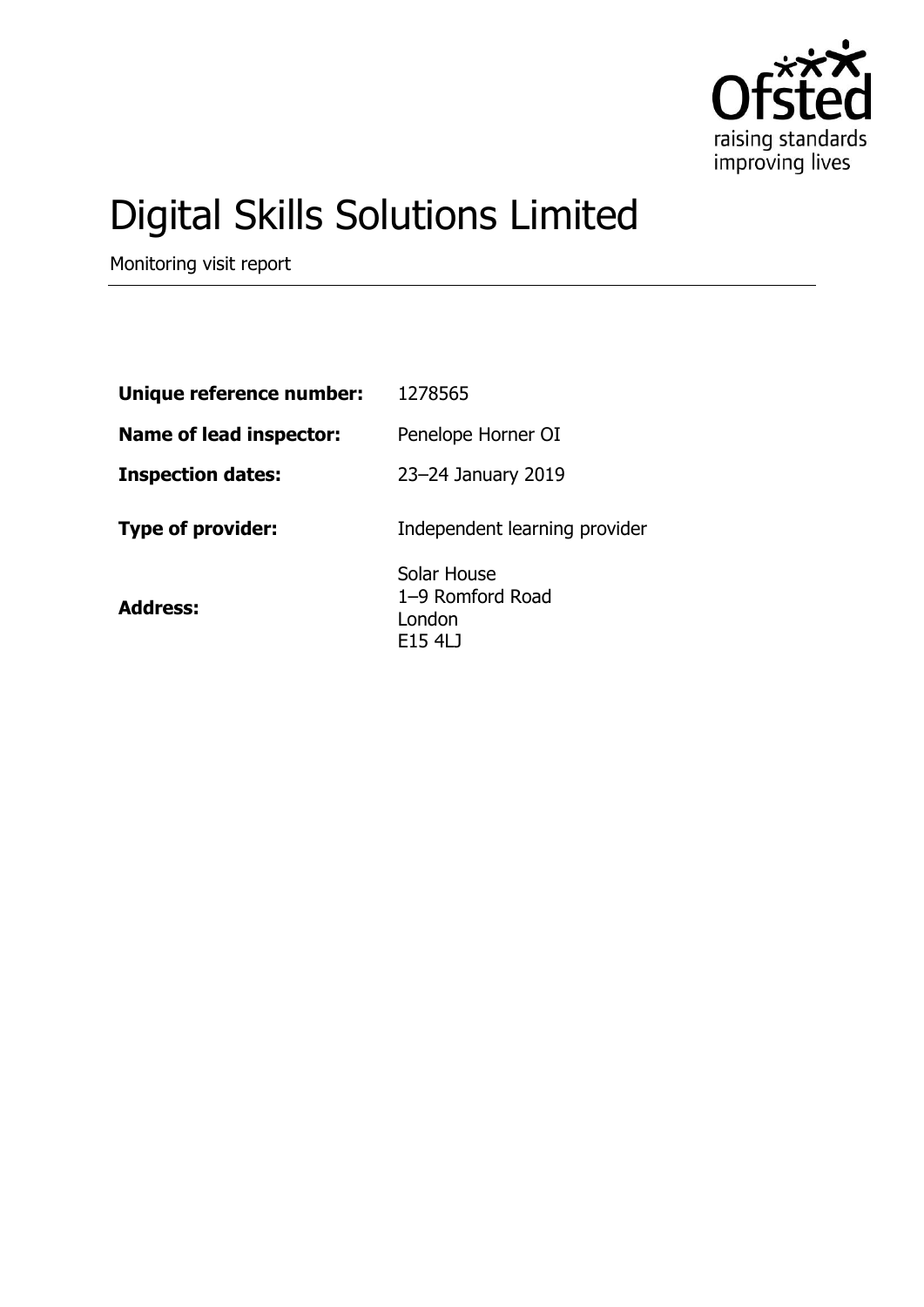

## **Monitoring visit: main findings**

## **Context and focus of visit**

From October 2018, Ofsted undertook to carry out monitoring visits to all newly directly funded providers of apprenticeship training provision which began to be funded from April 2017 or after by ESFA and/or the apprenticeship levy. This monitoring visit was undertaken as part of those arrangements and as outlined in the Further education and skills inspection handbook, especially the sections entitled 'Providers newly directly funded to deliver apprenticeship training provision' and 'Monitoring visits'. The focus of these visits is on the themes set out below.

Digital Skills Solutions Limited (DSS) is an independent training provider wholly owned by Newham College of Further Education. It was set up to provide commercially funded training and publicly funded education and training as a subcontractor. In May 2018, it gained a contract to provide levy-funded apprenticeships. At the time of this monitoring visit, two apprentices are on framework-based apprenticeships and five are on standards-based apprenticeships in information communication technology, all at level 3.

### **Themes**

**How much progress have leaders made in ensuring that the provider is meeting all the requirements of successful apprenticeship provision?**

**Reasonable progress**

DSS is a well-established provider that has recently undergone a major restructuring of its staff to place greater emphasis on teaching and learning and improve the quality of provision. Its managing director was appointed in January 2018 and its director of learning and apprenticeships joined the company six months later. These new leaders have a clear strategy for their provision. They aim to work with large employers in public and private sector organisations to provide apprenticeships that meet employers' needs for staff. These leaders make suitable use of labour market information to identify skills gaps and to find meaningful jobs for apprentices. Almost all DSS's current and completed apprentices filled vacancies at their employers.

Leaders and managers have been successful in setting up systems for recruiting candidates and placing them in suitable apprenticeships. They have well-structured training programmes, monitor apprentices' progress carefully and take effective action if apprentices fall behind. However, they have not yet tested these systems and training on large numbers of apprentices. Since the start of the contract, managers have recruited 14 apprentices to levy-funded apprenticeships. Of these, two left the programme without completing, one at an early stage of the programme and the other to alternative employment. Of the six apprentices due to finish in 2018/19, five have completed on time and the sixth should complete shortly and on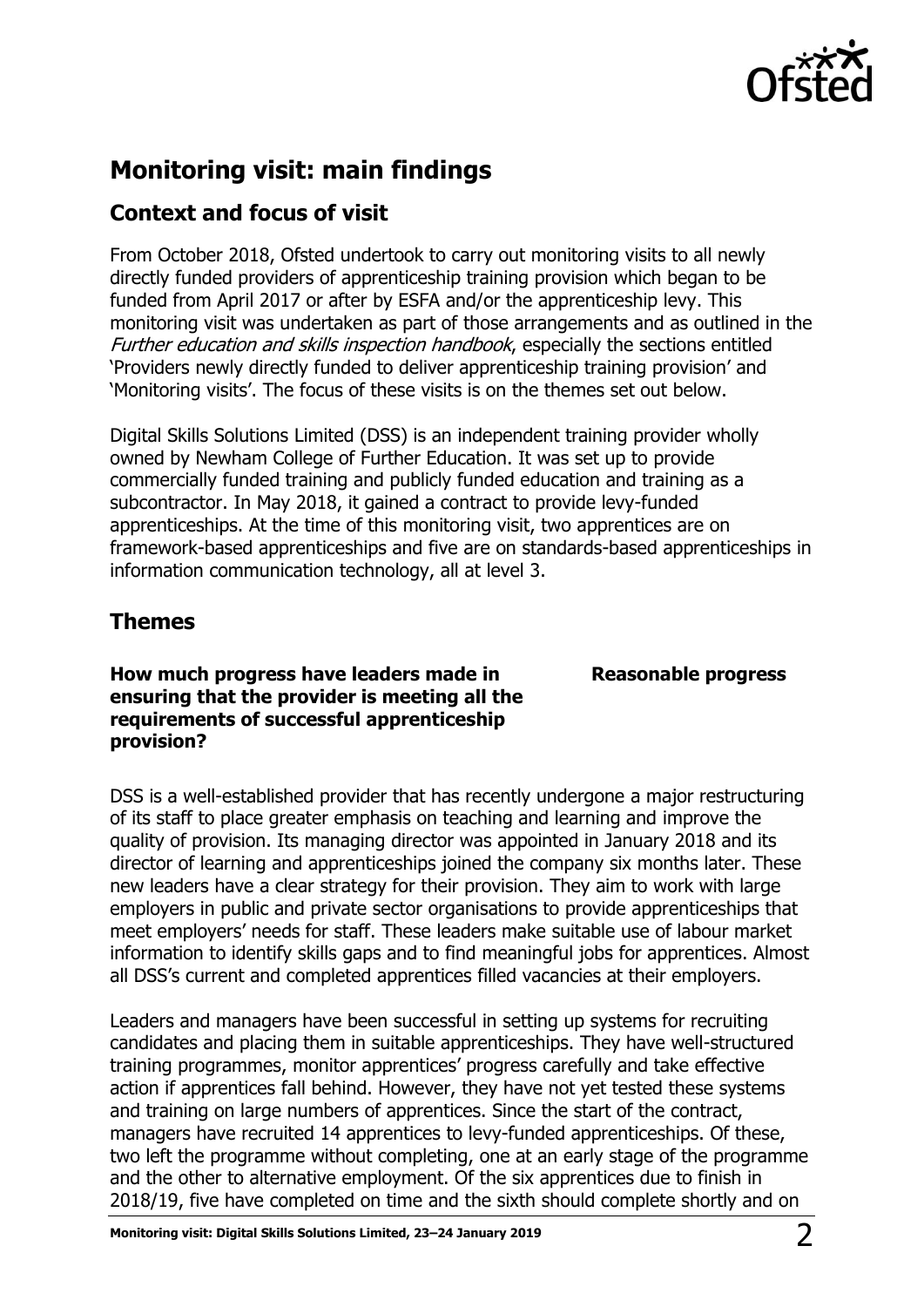

time. The remaining apprentices are due to complete in 2019/20 and are making good progress.

Managers work closely with employers to make them aware of their responsibilities and the demands of the apprenticeship. They make sure that employers are involved in training and supporting their apprentices. Managers at DSS monitor this involvement carefully and ensure that apprentices have the required time off work for their training. Apprentices use this time well for study or to work on their assessed projects and portfolios of evidence. They understand the assessment methods and the graded awards available to them.

DSS has a well-structured board of non-executive directors who provide suitable challenge and support for leaders. Directors have helped shape DSS's strategy and ensure that its leaders focus on improving the quality of provision.

#### **What progress have leaders and managers made in ensuring that apprentices benefit from highquality training that leads to positive outcomes for apprentices? Reasonable progress**

Managers' apprenticeship recruitment processes are thorough. They identify candidates' skills and knowledge to match them to apprenticeships at the appropriate level. Trainer-coaches provide effective training to prepare candidates for interview and employment as apprentices. Managers are careful to match employers' job descriptions to apprenticeship frameworks or standards so that apprentices are in positions that will enable them to complete their awards successfully.

Leaders and managers have well-structured programmes of study so that apprentices gain the knowledge, skills and behaviours required for their qualifications and careers. Apprentices talk enthusiastically about the things they have learned and can do as a result. For example, they describe how they can now research and analyse data from retail websites, prepare reports for clients or resolve computer network problems. Apprentices attend their off-the-job training sessions regularly and make good use of their independent study time. They benefit from the training sessions provided by their employers, and learn, for example, about 'pay per click' or developing their presentation skills. In a short space of time, apprentices become young professionals whose work and contribution to their companies is valued by their employers.

Managers have thorough arrangements for monitoring apprentices' progress and identifying those that are at risk of falling behind or leaving. They make effective use of electronic records and frequent staff meetings to ensure that apprentices are on track. If staff are concerned about apprentices' welfare or progress, managers quickly take the remedial action needed to support apprentices or help them catch up. As a result, apprentices previously at risk have remained on programme and improved their progress.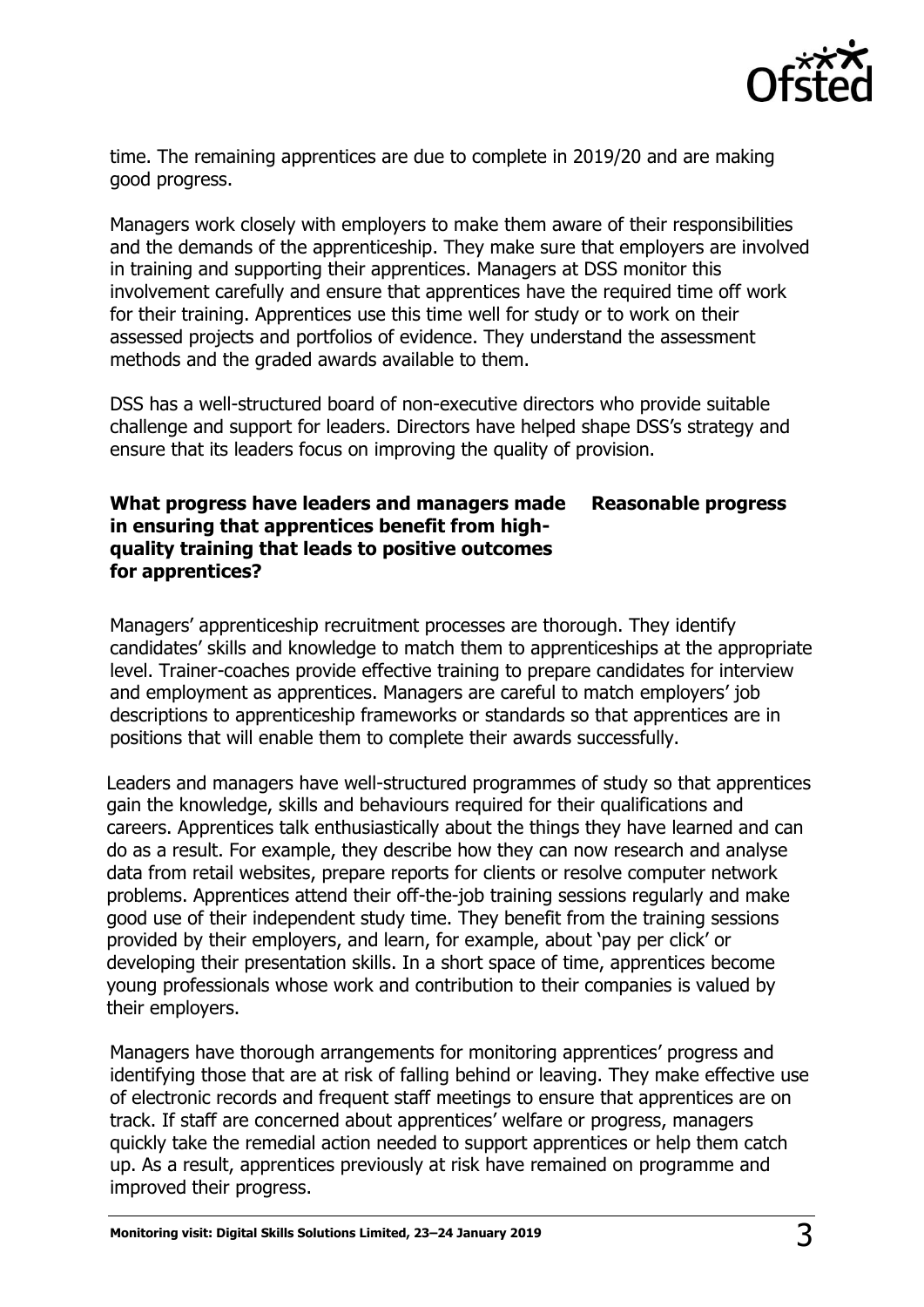

Apprentices develop good attitudes to work and enthusiasm for their industries. They learn to manage their time well and to balance their work and study commitments. Apprentices gain in confidence so that they contribute effectively to meetings and discussions at work. Their written English improves so that they make better use of professional language and use an appropriate tone when writing emails. Their telephone skills improve and they become adept at communicating successfully with a wide range of clients and colleagues.

Leaders and managers have a detailed quality improvement plan that makes suitable use of data, observations of teaching and progress reviews, and feedback from apprentices and employers. Managers are responsive to the need for improvement. For example, they revised the sign-up and induction programme following feedback from apprentices. Leaders and managers have self-assessed their provision and accurately judge the progress they have made in setting up these apprenticeships.

The quality of apprentices' progress reviews requires improvement. Trainer-coaches' discussions on topics such as equality and diversity or safeguarding are too superficial. Apprentices are correct when they say that their reviews are not as helpful as they could be in enabling them to make progress. For example, trainercoaches' feedback on apprentices' project work does not give apprentices the guidance they need if they are to improve. Managers identify this area for improvement in their self-assessment report and in their quality improvement and training plans.

#### **How much progress have leaders and managers made in ensuring that effective safeguarding arrangements are in place? Reasonable progress**

Leaders and managers have thorough recruitment processes in place to ensure that staff are suitable to work with young people and vulnerable adults. Managers are careful to keep records of the various and appropriate checks that they carry out. Policies and procedures are clear and detailed. Trainer-coaches cover safeguarding in detail at apprentices' induction.

Two senior staff at DSS are trained and have oversight of safeguarding matters. Managers ensure that staff are trained in safeguarding and the 'Prevent' duty. They refresh this training regularly. An intervention officer acts promptly and beneficially to provide additional pastoral support or guidance for apprentices who have welfare problems, or who are otherwise at risk.

Apprentices have a suitable understanding of how to keep themselves safe and how to protect themselves from radicalisation or extremism. If apprentices are in jobs that need heightened understanding of safeguarding, such as those in schools, employers are very effective in developing this understanding. Apprentices know who to contact if they have a concern about themselves or others.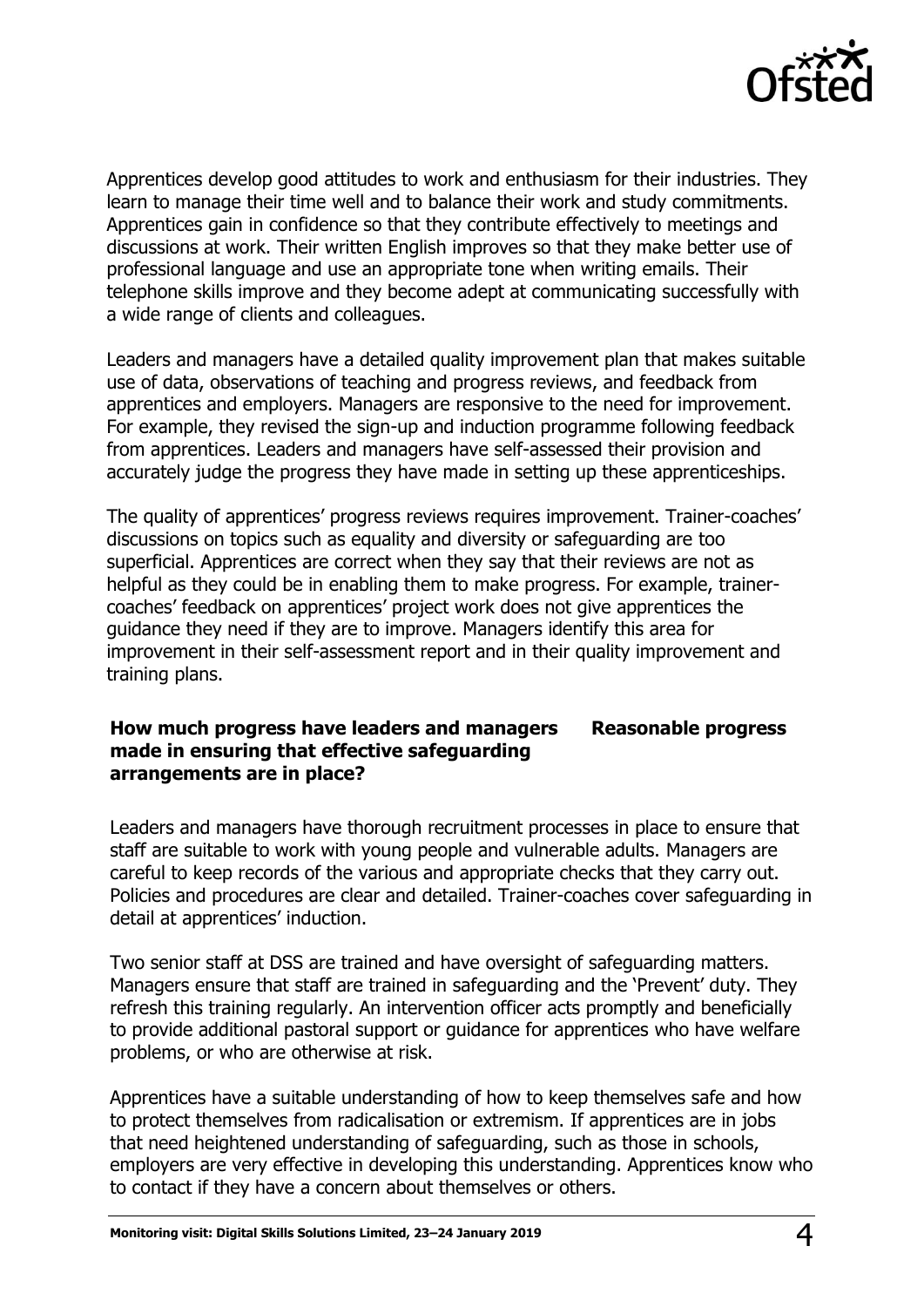

Trainer-coaches cover safeguarding, the dangers of radicalisation and extremism and British values in their progress reviews with apprentices. However, these discussions are not sufficiently meaningful to improve apprentices' understanding of these topics. In their self-assessment, leaders and managers correctly identify the need to improve the way in which they develop apprentices' understanding of safeguarding.